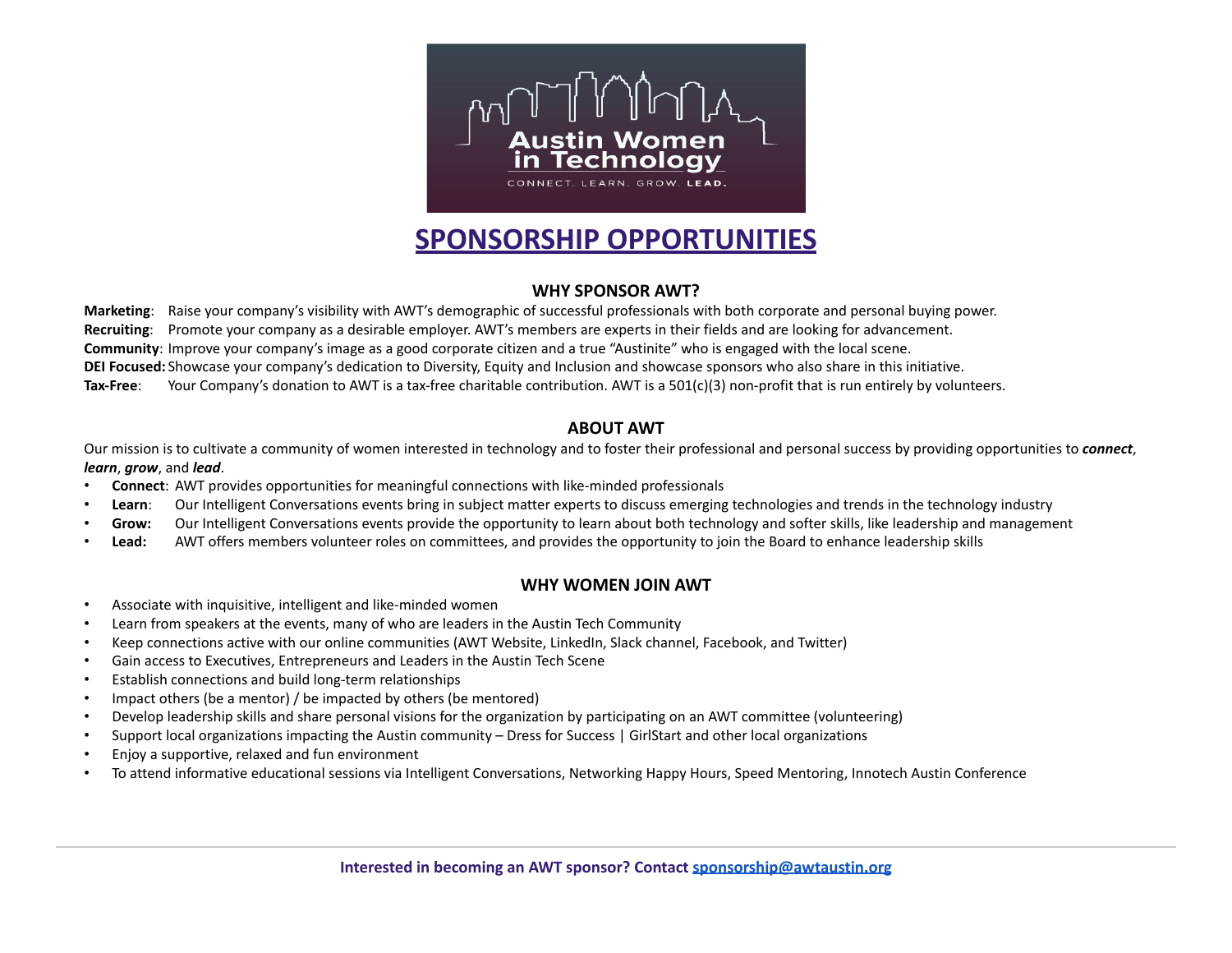

# **ANNUAL SPONSORSHIP LEVELS**

Austin Women in Technology offers companies distinct and affordable sponsorship levels. Each level offers company visibility and access to a thriving group of members and leaders in Austin's Tech Community.

| <b>Benefits &amp; Recognition</b>                                             | <b>Diamond</b><br>$\ge$ \$5,000 | Emerald<br>\$2500 | Platinum<br>\$1000 | Gold<br>\$750 | <b>Silver</b><br>\$500   | <b>Bronze</b><br>\$250 |
|-------------------------------------------------------------------------------|---------------------------------|-------------------|--------------------|---------------|--------------------------|------------------------|
| Your company logo listed with sponsorship level on AWT website                | <b>YES</b>                      | <b>YES</b>        | <b>YES</b>         | <b>YES</b>    | <b>YES</b>               | <b>YES</b>             |
| Proud Sponsor of Austin Women in Technology Badge                             | <b>YES</b>                      | <b>YES</b>        | <b>YES</b>         | <b>YES</b>    | $\overline{\phantom{m}}$ |                        |
| One free year of membership for set number of individuals                     | 20                              | 15                | 10                 | 4             | $\overline{2}$           | 0                      |
| All members gain access to AWT's slack channel                                |                                 |                   |                    |               |                          |                        |
| Sole sponsor for one of AWT's flagship events (Grow)                          | <b>YES</b>                      |                   |                    |               |                          |                        |
| Sole sponsor for one of AWT's Connect or Learn events                         | $\overline{\phantom{0}}$        | <b>YES</b>        |                    |               |                          |                        |
| Co-Sponsor for one of AWT's Connect or Learn events                           |                                 | -                 | <b>YES</b>         | <b>YES</b>    | <b>YES</b>               | <b>YES</b>             |
| Your company logo featured on all marketing materials for sponsored AWT event | <b>YES</b>                      | <b>YES</b>        | <b>YES</b>         | <b>YES</b>    | <b>YES</b>               | <b>YES</b>             |
| Verbal recognition at sponsored AWT event                                     | <b>YES</b>                      | <b>YES</b>        | <b>YES</b>         | <b>YES</b>    | <b>YES</b>               | <b>YES</b>             |
| Distribution of your company branded items at sponsored AWT event             | <b>YES</b>                      | <b>YES</b>        | <b>YES</b>         |               |                          |                        |
| Speaking time at sponsored AWT event                                          | $10$ -min                       | 5-min             | 5-min              |               |                          |                        |

IN-KIND DONATIONS: If you are a business owner that wants to donate food or alcohol to AWT, you will receive the same benefits as the level that the product is valued. For example, if you donate \$500 worth of food, you will be considered a Silver sponsor and receive all benefits of a Silver sponsor. You will only receive the benefits of a Platinum or higher sponsorship if your donation covers 50% or more of the total event costs.